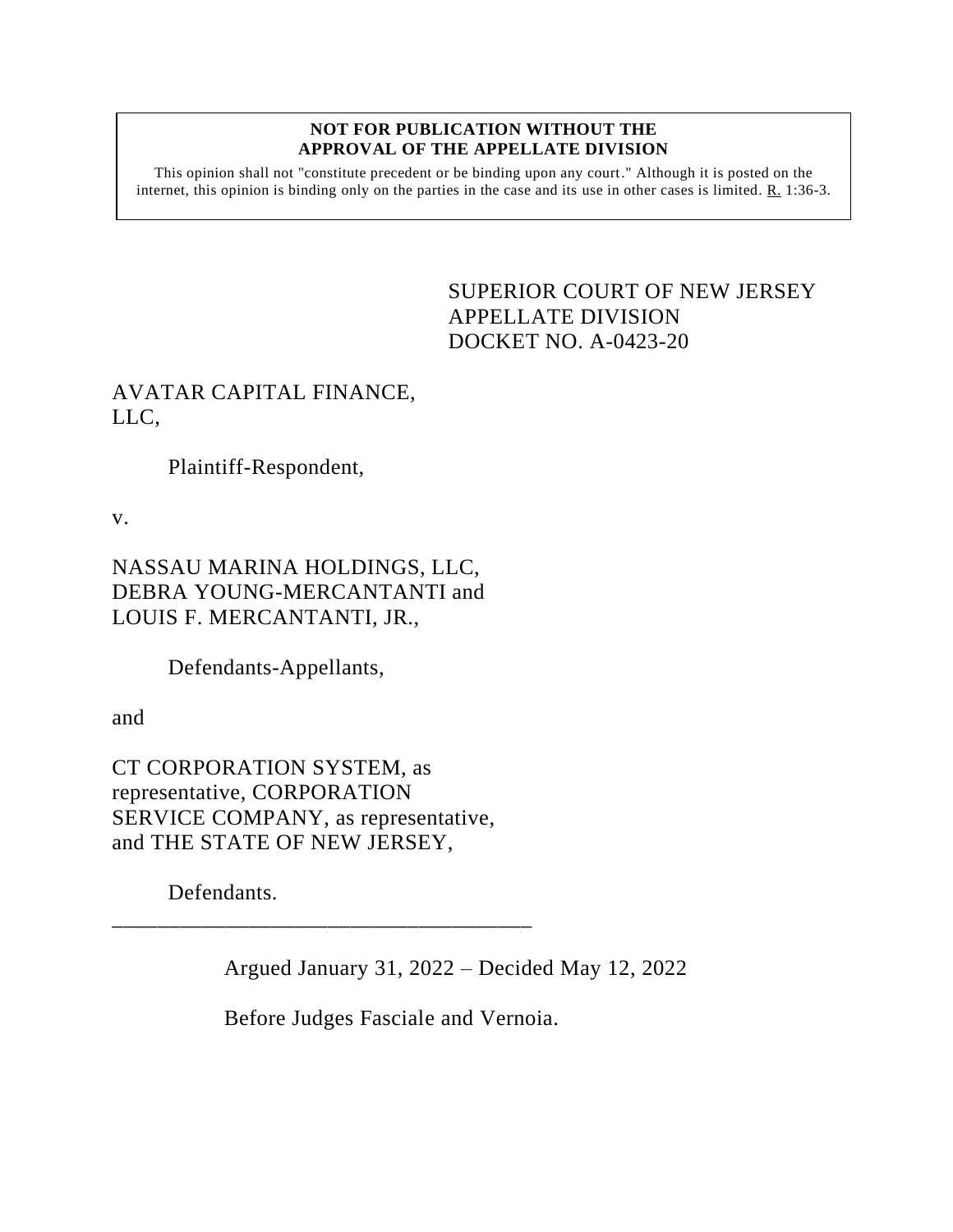On appeal from the Superior Court of New Jersey, Chancery Division, Ocean County, Docket No. F-005429-19.

Bruce D. Greenberg argued the cause for appellants (Lite DePalma Greenberg & Afanador, LLC, attorneys; Bruce D. Greenberg and Catherine B. Derenze, on the briefs).

Thomas Kamvosoulis argued the cause for respondent (Brach Eicher, LLC, attorneys; Charles X. Gormally, of counsel and on brief; Edward A. Velky, on the brief).

### PER CURIAM

In this commercial mortgage foreclosure matter, defendants Nassau Marina Holdings, LLC (Nassau Marina), Debra Young-Mercantanti, and Louis F. Mercantanti, Jr., appeal from a September 29, 2020 order denying their motion to set a redemption amount for the final judgment in foreclosure with post-judgment interest calculated at the legal rate set forth in Rule 4:42-11(a), and granting plaintiff Avatar Capital Finance, LLC's cross-motion to amend the final judgment of foreclosure to reflect a post-judgment interest rate at the mortgage contract default interest rate of 18.99 percent. Based on our review of the record in light of the applicable legal principles, we vacate the court's order and remand for further proceedings in accordance with this opinion.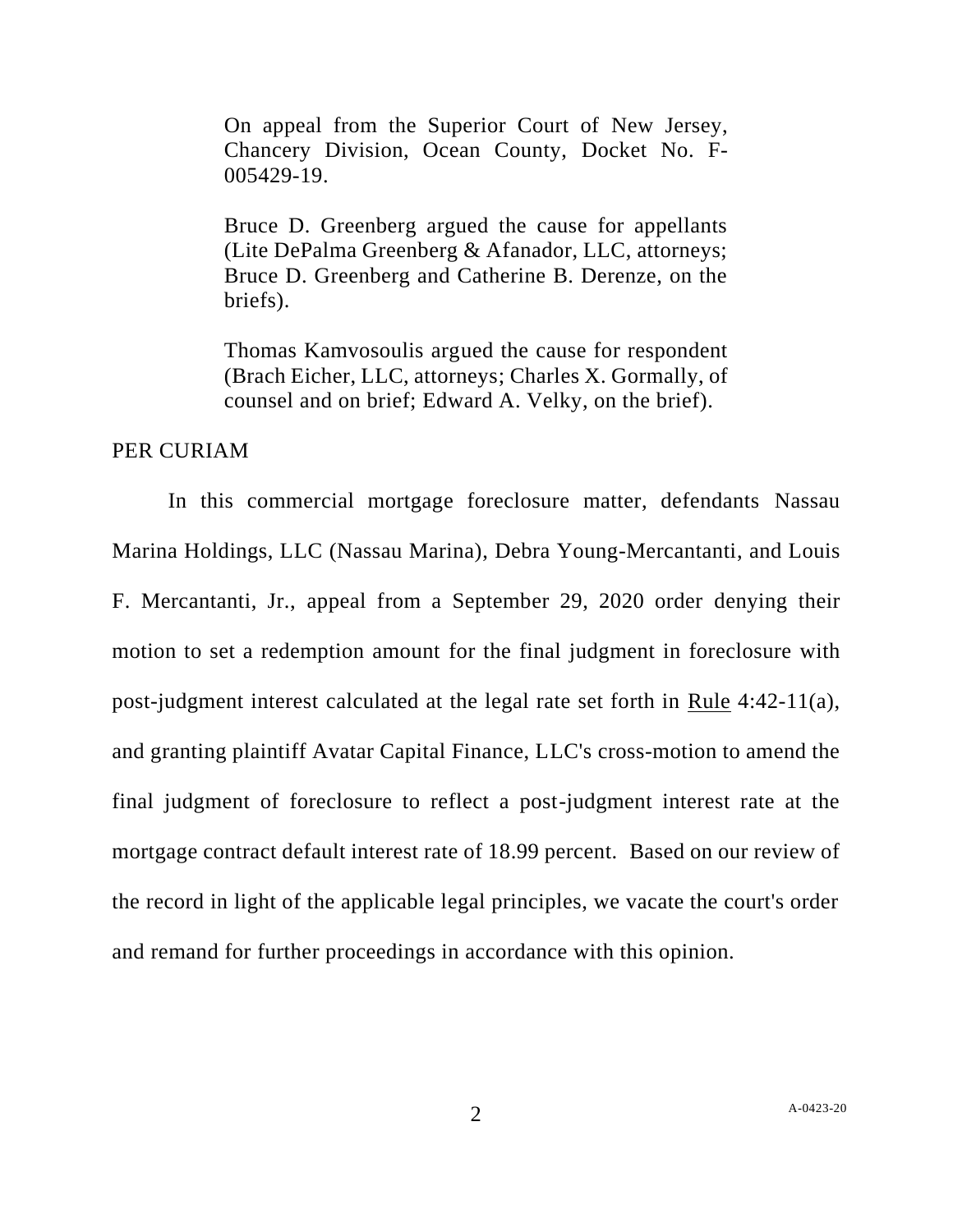I.

In August 2018, Nassau Marina borrowed \$4,200,000 from plaintiff. The terms of the loan are set forth in a loan agreement and a separate promissory note that required Nassau Marina to make "interest only" monthly payments commencing on October 1, 2018, with the unpaid principal due September 1, 2019. Nassau Marina agreed to pay 8.99 percent interest prior to the occurrence of an event of default and to pay interest at the lesser of 18.99 percent "or the maximum amount allowed under applicable law" following default. Defendants Debra Young-Mercantanti and Louis F. Mercantanti, Jr. executed the loan agreement and separate agreements guaranteeing Nassau Marina's repayment of the sums due under the note.

Defendants' obligations were secured by a mortgage on properties owned by Nassau Marina located in Toms River and Lacey Township and a security interest in fixtures, fittings, equipment, and other items. Nassau Marina also executed an assignment of rents and other contracts, permits, licenses, and agreements to plaintiff in the event of a default.

On October 29, 2018, Nassau Marina defaulted on the mortgage and note by failing to make the first payment. Under the terms of the note, and as a result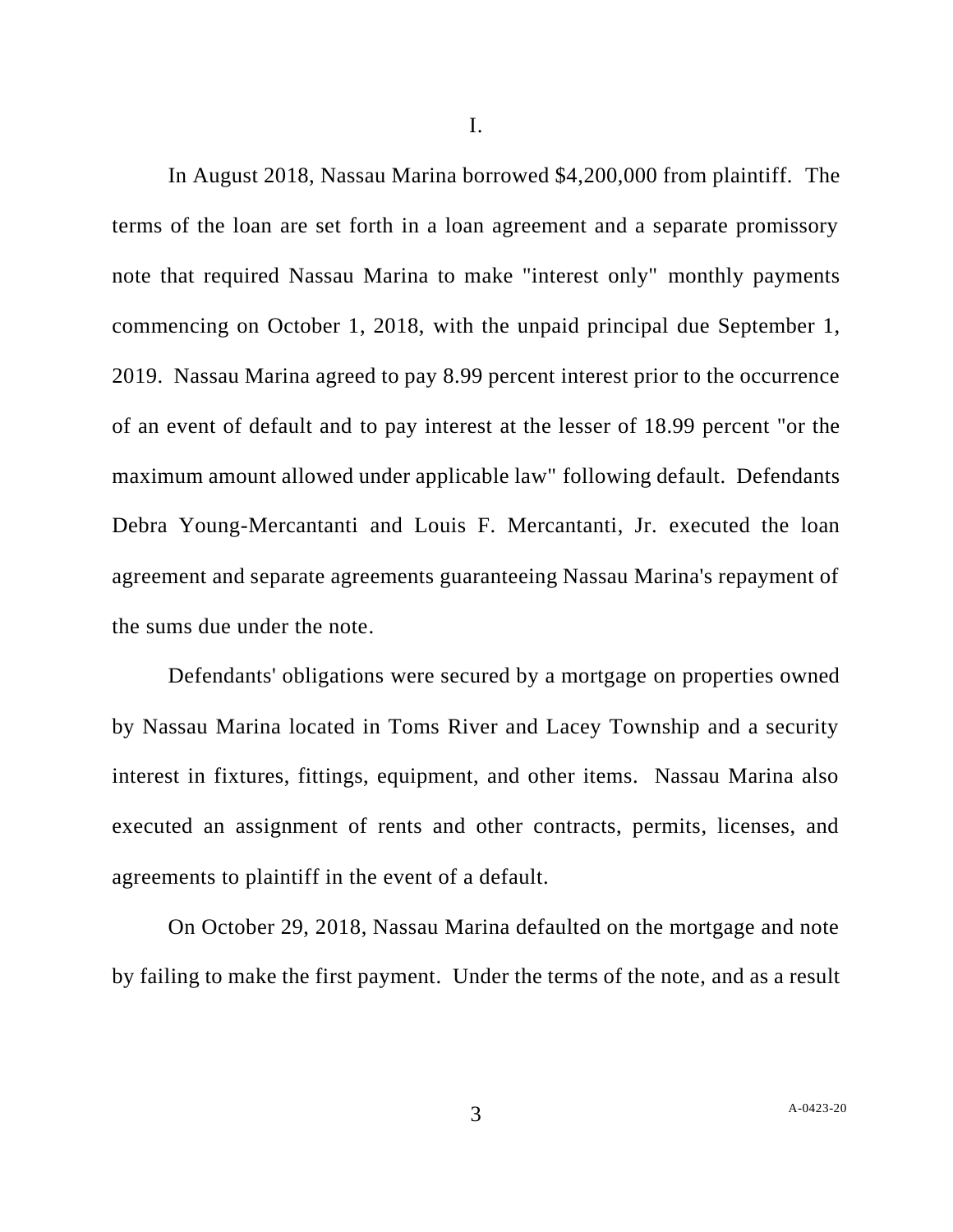of the default, the unpaid principal balance, unpaid interest, and all other amounts due under the note immediately became due and payable.

In March 2019, plaintiff filed a complaint in foreclosure. Defendants filed a contesting answer, and plaintiff subsequently filed a motion for summary judgment. In an August 16, 2019 order granting plaintiff summary judgment, the court determined "[p]laintiff is entitled to interest at the default rate of 18.99 [percent] per annum . . . pursuant to the terms of the [n]ote and [m]ortgage," and the court directed the Office of Foreclosure "to include default interest at the rate of 18.99 [percent] allowable under the [n]ote and [m]ortgage within any [f]inal [j]udgment in [f]orclosure which it recommends for entry by" the court. The order did not state whether the 18.99 percent rate applied to the calculation of the redemption amount to be included in the final judgment, to post-judgment interest, or both.

Plaintiff then moved for entry of a final judgment in foreclosure, asserting plaintiff was due "the sum of \$4,281,169.10 as of August 20, 2019." Plaintiff submitted a schedule of the items comprising the amount due showing an unpaid principal balance of \$3,682,930, \$18,879 in late charges, and \$247.47 in "[net] [a]dvances through August 20, 2019." The schedule also included a total of \$579,097.23 for interest at the 18.99 percent contract default rate from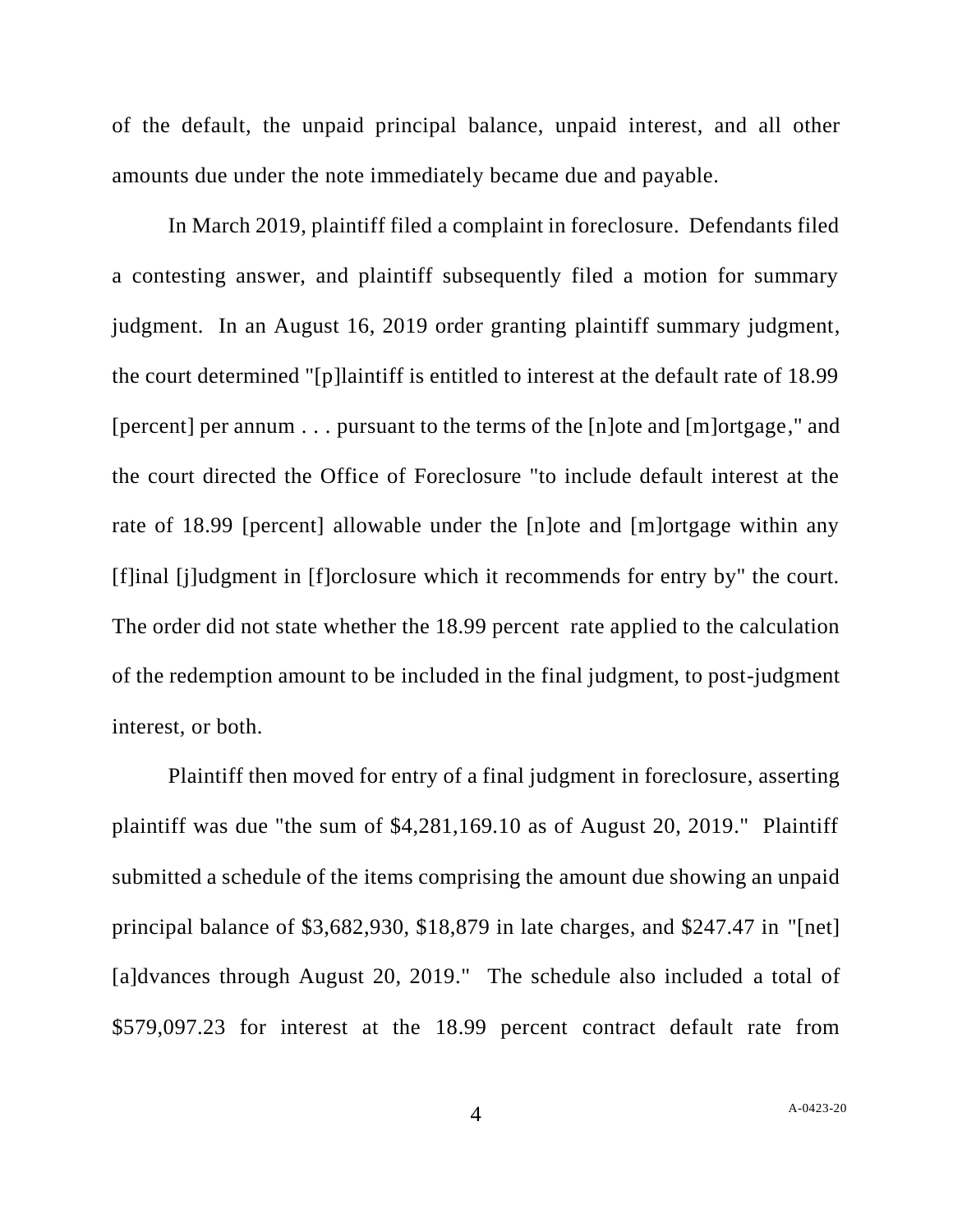December 1, 2018 through August 20, 2019.<sup>1</sup> Plaintiff also sought \$7,500 in counsel fees and \$1,905 in taxed costs. Plaintiff's counsel's certification supporting the motion for entry of the final judgment notes that the court's August 16, 2019 order "confirm[ed] [p]laintiff's entitlement to default interest at the rate of 18.99 [percent]," but neither the certification nor any of the other submissions supporting the motion refers to post-judgment interest.

On September 17, 2019, the Office of Foreclosure rejected a final judgment in foreclosure proposed by plaintiff that included post-judgment interest at the 18.99 percent contract default rate. A notation by the Office of Foreclosure on the proposed judgment states the judgment was denied because it "has no authority to recommend entry of judgment based on a total due that includes default interest of more than [five percent] above the regular rate provided in the note." The notation further states plaintiff should "apply to [the] judge for [a] higher rate or revise the schedule to correct [or] remove [the] item."

<sup>&</sup>lt;sup>1</sup> The schedule calculated the interest due through August 20, 2019, with the amount of \$274,148.72 based on the 8.99 percent pre-default rate, and an additional \$304,948.51 in interest for the difference between the pre-default rate and the 18.99 percent default rate. The total of the two sums, \$579,079.23, constitutes interest from December 1, 2018, through August 20, 2019, at the contract default interest rate of 18.99 percent.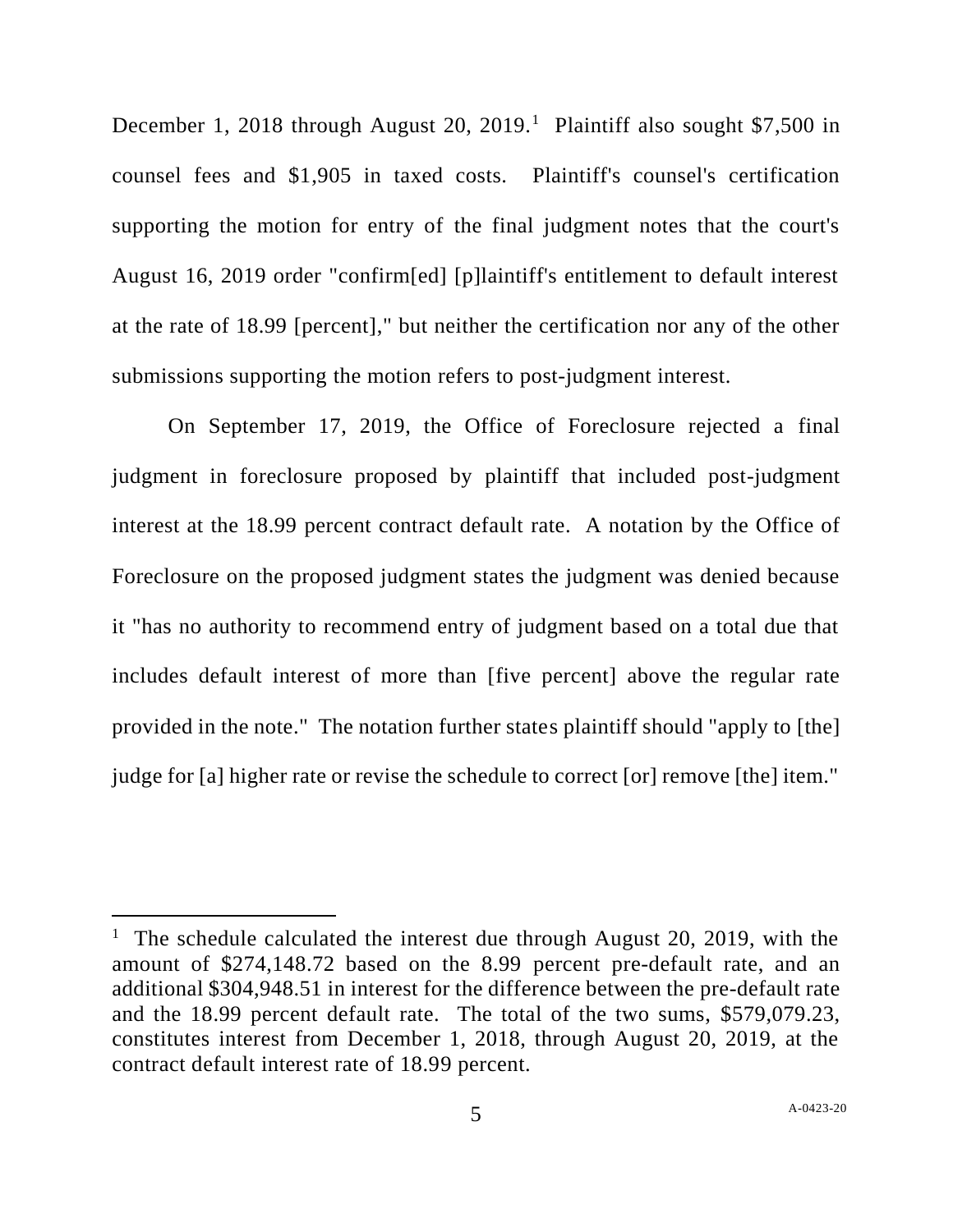The record does not include any pleadings or papers submitted to the court by the parties that address the Office of Foreclosure's denial and notation or that constitute an application for the "higher rate" of interest. However, on September 19, 2019, two days after the Office of Foreclosure's rejection of the proposed judgment that included the 18.99 percent post-judgment interest rate, the court entered an order noting that on September 17, 2019 "plaintiff's application for final judgment was denied for proposed deficiencies," and that "all matters have been resolved." The order further states the court "considered the recommendation of the Office of Foreclosure" and, for "good cause shown," the court determined the denial of plaintiff's application for final judgment "be set aside and is of no effect."<sup>2</sup>

On the same day, September 19, 2019, the court entered the final judgment in foreclosure. Unlike the prior proposed judgment that was rejected by the Office of Foreclosure, the final judgment, which was in a form prepared and submitted by plaintiff, awarded interest at the 18.99 percent mortgage contract default rate but only "through the date of . . . judgment." Thus, the final judgment did not provide for post-judgment interest at the 18.99 percent contract

 $2$  As noted, the record does include any pleadings or submissions made to the court upon which it concluded good cause had been shown.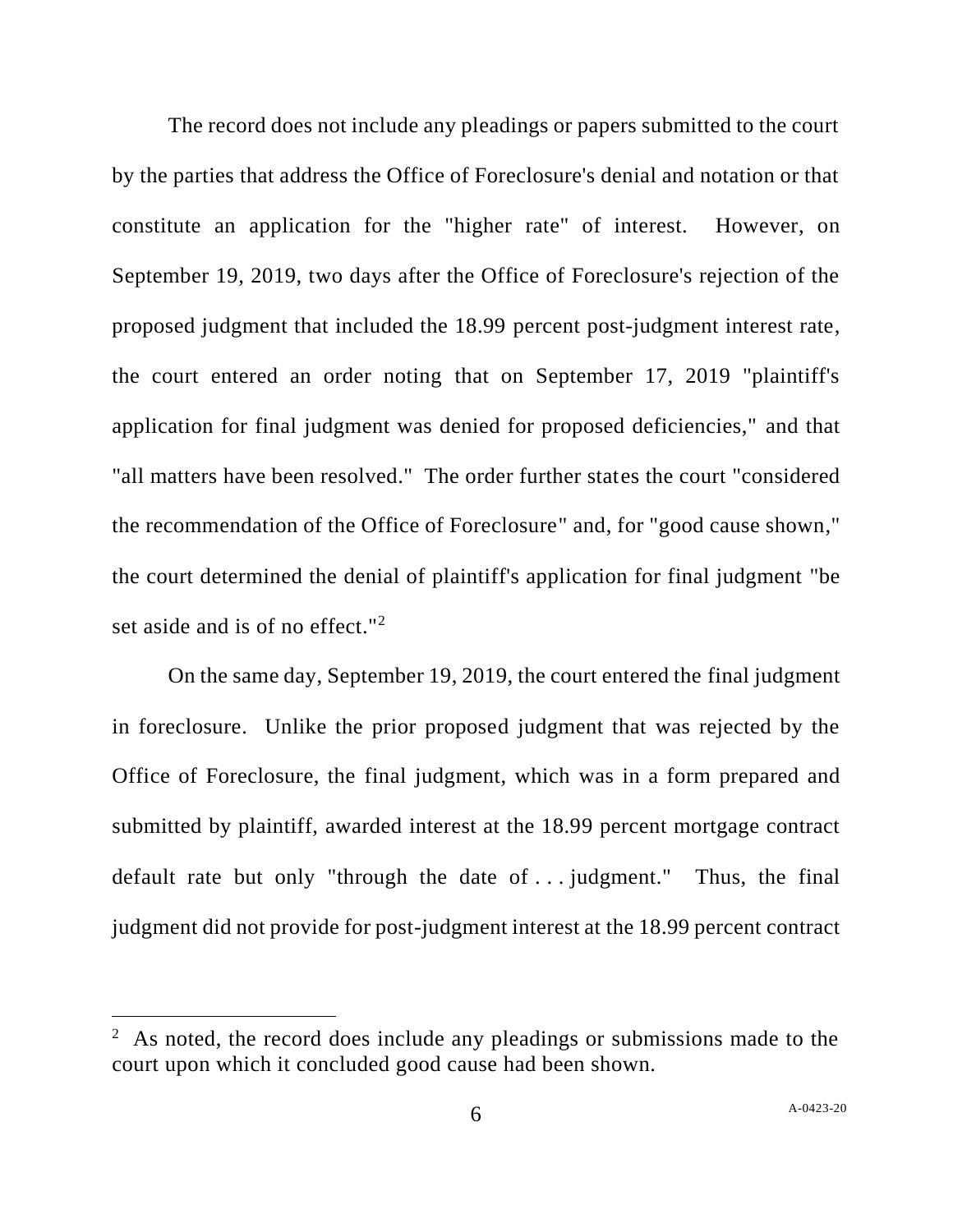default rate. Instead, the final judgment set post-judgment interest at the "lawful interest [rate] computed" following entry of the judgment "on the total sum due [p]laintiff until the same be paid and satisfied." The parties agree the lawful interest rate referred to in the final judgment is the post-judgment rate specified in Rule 4:42-11(a), which was 4.5 percent when the final judgment was entered on September 19, 2019.

On September 19, 2019, the court also issued a writ of execution to the Ocean County Sheriff directing the sale of the mortgaged properties. The writ of execution, which was also in a form prepared and submitted by plaintiff, further provided that following the sale of the properties, plaintiff was to be paid the redemption amount set forth in the final judgment with 18.99 percent interest through the date of judgment "and lawful interest thereafter on all sums due . . . until the same be paid and satisfied." Thus, the final judgment and writ of execution, both of which were prepared by plaintiff, provided for the 18.99 percent contract default rate of interest only through the date of judgment, and the lawful rate of interest under Rule 4:42-11(a) following entry of the judgment.

The sheriff's sale of the property was scheduled for February 25, 2020. On February 14, 2020, plaintiff obtained summary judgment in the Law Division against Nassau Marina and Louis F. Mercantanti, Jr. on its claims against them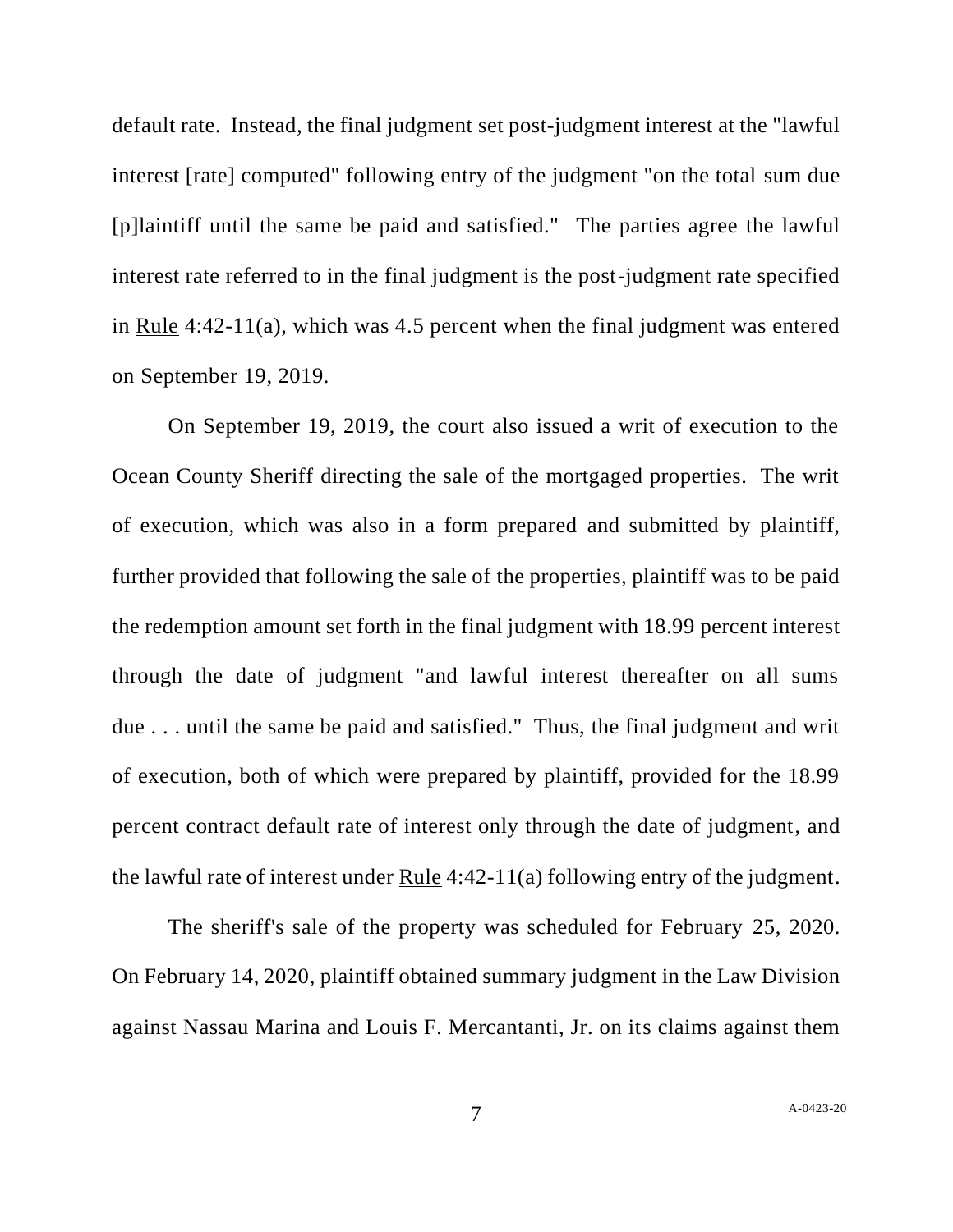for the sum due under the note.<sup>3</sup> In their briefs on appeal, the parties agree the amount of the judgment, \$4,518,192.44, includes interest at the 18.99 percent contract default rate through the date of the order. 4 The order makes no provision for post-judgment interest.

In a subsequent order entered months later, Debra Young-Mercantanti consented to entry of a judgment against her, again in a form of judgment prepared by plaintiff's counsel.<sup>5</sup> The order provided for a \$4,518,192.44 judgment with post-judgment interest at the legal rate "as provided in [Rule] 4:42-11 from February 14, 2020," the date of the judgment previously entered against Nassau Marina and Louis F. Mercantanti, Jr.

<sup>&</sup>lt;sup>3</sup> The Law Division action is captioned, Avatar Capital Finance, LLC v. Nassau Marina Holdings, LLC, Debra Young-Mercantanti, and Louis F. Mercantanti, Jr., and bears docket number OCN-L-0715-19.

<sup>&</sup>lt;sup>4</sup> Although the parties agree the order included an interest award at the 18.99 percent contract default rate through the date the judgment was entered, the order included in the record on appeal does not expressly provide for either preor post-judgment interest.

<sup>&</sup>lt;sup>5</sup> When the consent judgment in the Law Division matter was entered against Debra Young-Mercantanti on July 30, 2020, the plaintiff in the matter was no longer Avatar Capital Finance, LLC. Instead, the plaintiff was Avatar Capital Finance, LLC's assignee, Avatar NJ Marinas, LLC. The entities shared the same counsel.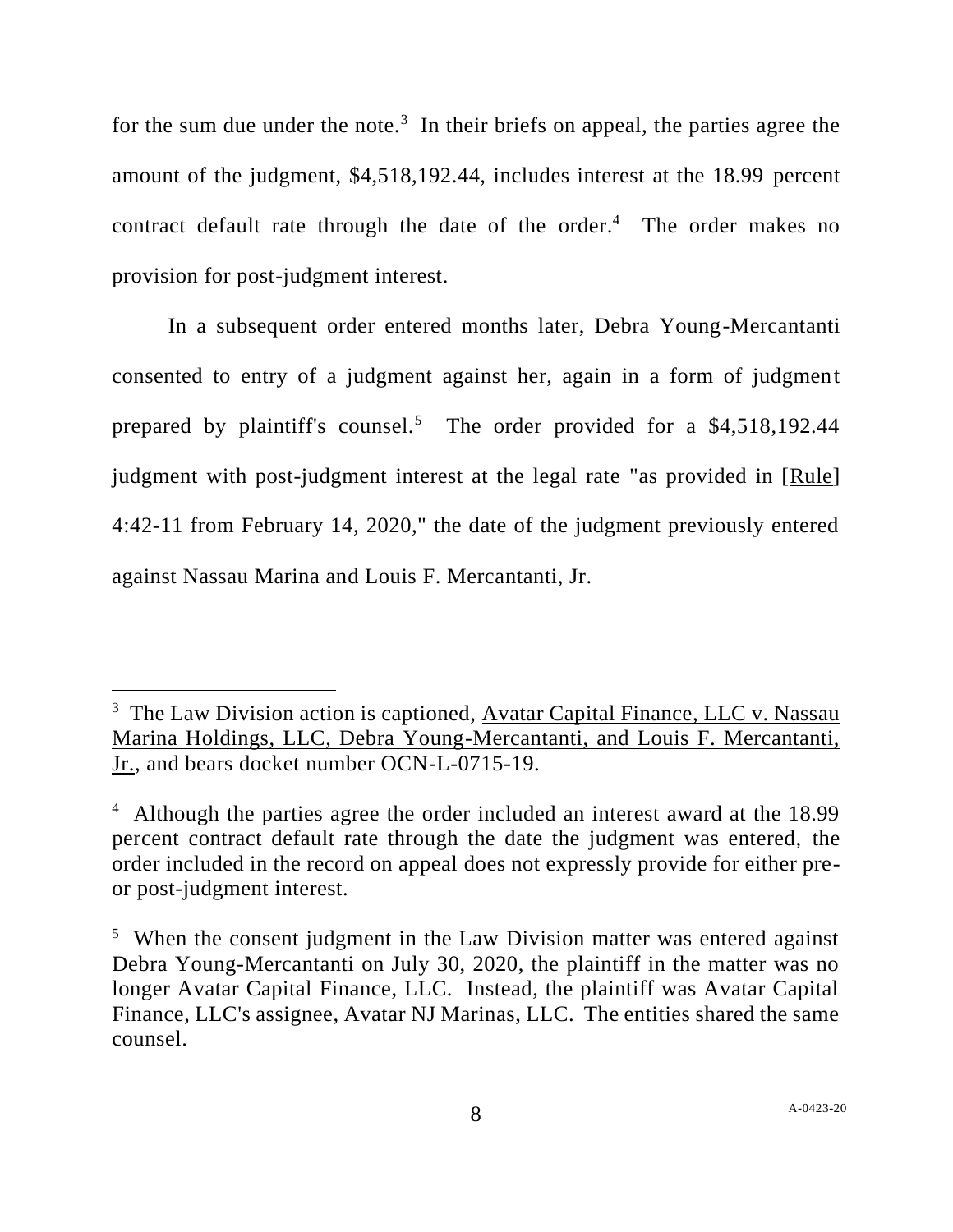The sheriff's sale of the properties, which was scheduled for February 24, 2019, was adjourned to March 24, 2020, in accordance with N.J.S.A.  $2A:17-36.6$ The sale was adjourned for a second time, until April 21, 2020, but the record does not make clear the reason for the second adjournment. Plaintiff asserts the second adjournment was at defendants' request, and it cites a March 11, 2020 letter from the Ocean County Sheriff to plaintiff's counsel in support of the contention. However, the letter does not state defendants requested the second adjournment or provide the reason for the adjournment.<sup>7</sup> The parties agree the sheriff's sale was thereafter adjourned and delayed due solely to the COVID-19 pandemic.

<sup>&</sup>lt;sup>6</sup> In pertinent part, N.J.S.A. 2A:17-36 authorizes a sheriff "selling real estate by virtue of an execution [to] make five [thirty-day] adjournments of the sale, two at the request of the lender, two at the request of the debtor, and one if both the lender and debtor agree."

<sup>&</sup>lt;sup>7</sup> The letter simply declares "the Sheriff's Office is adjourning" the March 24, 2020 sale. The letter, which is addressed only to plaintiff's counsel, also notes that "[i]f this is a first request for an adjournment your second request might not be granted." (Emphasis added). The inclusion of the notation, in a letter sent to plaintiff's counsel, suggests plaintiff made the adjournment request, but we do not find that was the case. We observe only that the record presented on appeal does not permit a determination as to the reason for the adjournment of the March 24, 2020 sheriff's sale.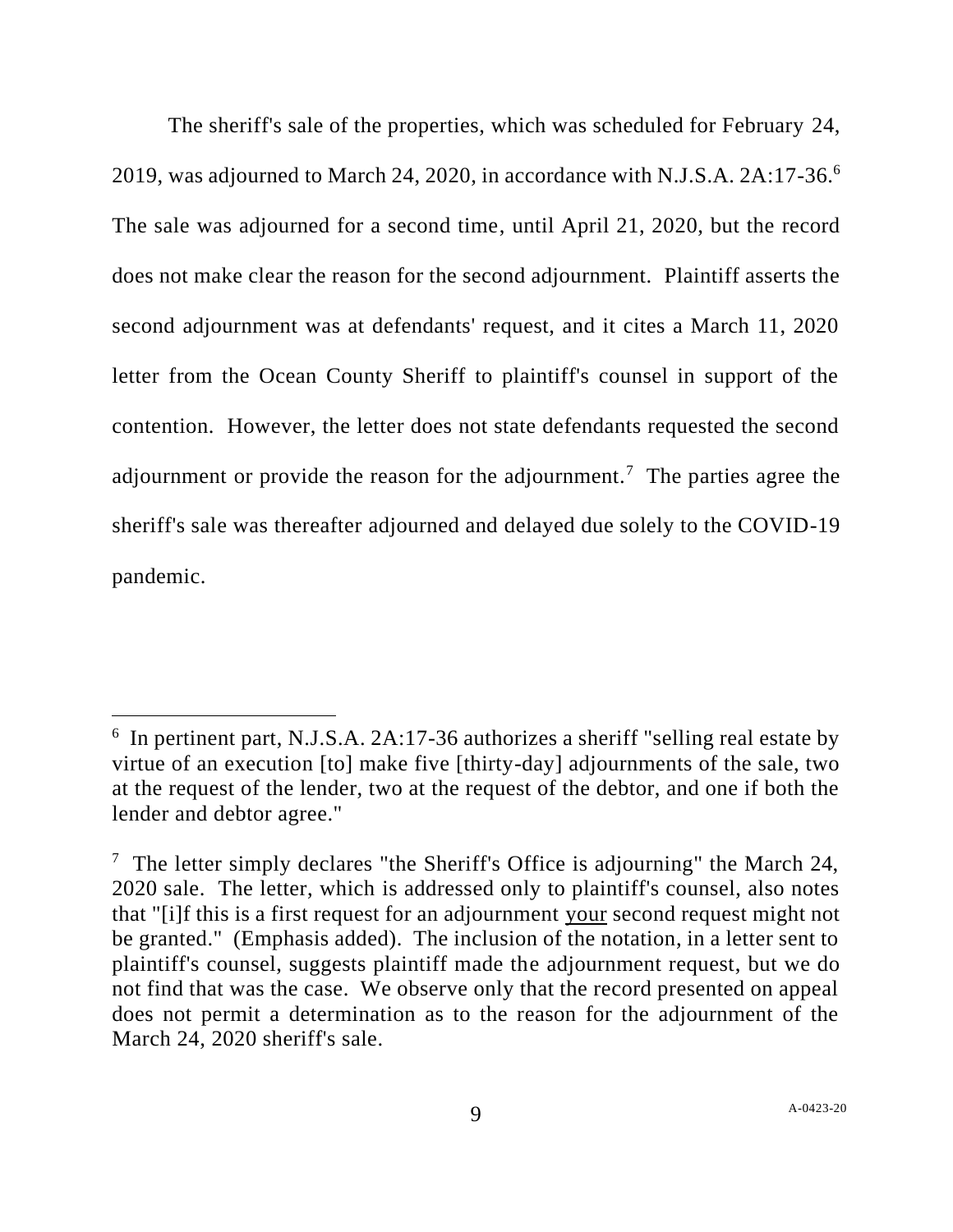In July 2020, defendants obtained refinancing of the sums due under the note and mortgage and requested a payoff figure of the amount due plaintiff. Plaintiff provided a payoff figure that included post-judgment interest at the contract default rate of 18.99 percent through the payoff date. Defendants moved for an order setting a redemption amount that included post-judgment interest at the legal rate in Rule 4:42-11(a) as set forth in the final judgment in foreclosure. Plaintiff cross-moved to amend or alter the September 19, 2019 final judgment in foreclosure to provide for post-judgment interest at the 18.99 percent default contract rate "as reflected in t[he] [c]ourt's August 16, 2019 [o]rder [g]ranting [s]ummary [j]udg[]ment in favor of [p]laintiff."<sup>8</sup>

In a September 25, 2020 order, the court granted defendants' motion to set the redemption amount with post-judgment interest at the legal rate under Rule 4:42-11(a), and the court denied plaintiff's cross-motion for an amendment or modification of the final judgment in foreclosure to include post-judgment interest at the contract default rate. During argument before the court, it found the issue presented was "whether there are sufficient equities such that [it]

<sup>&</sup>lt;sup>8</sup> As noted, the August 16, 2019 order granting plaintiff summary judgment in the foreclosure action includes an award of interest at the 18.99 percent interest rate, but the order does not provide for post-judgment interest at that rate or refer to post-judgment interest in any manner.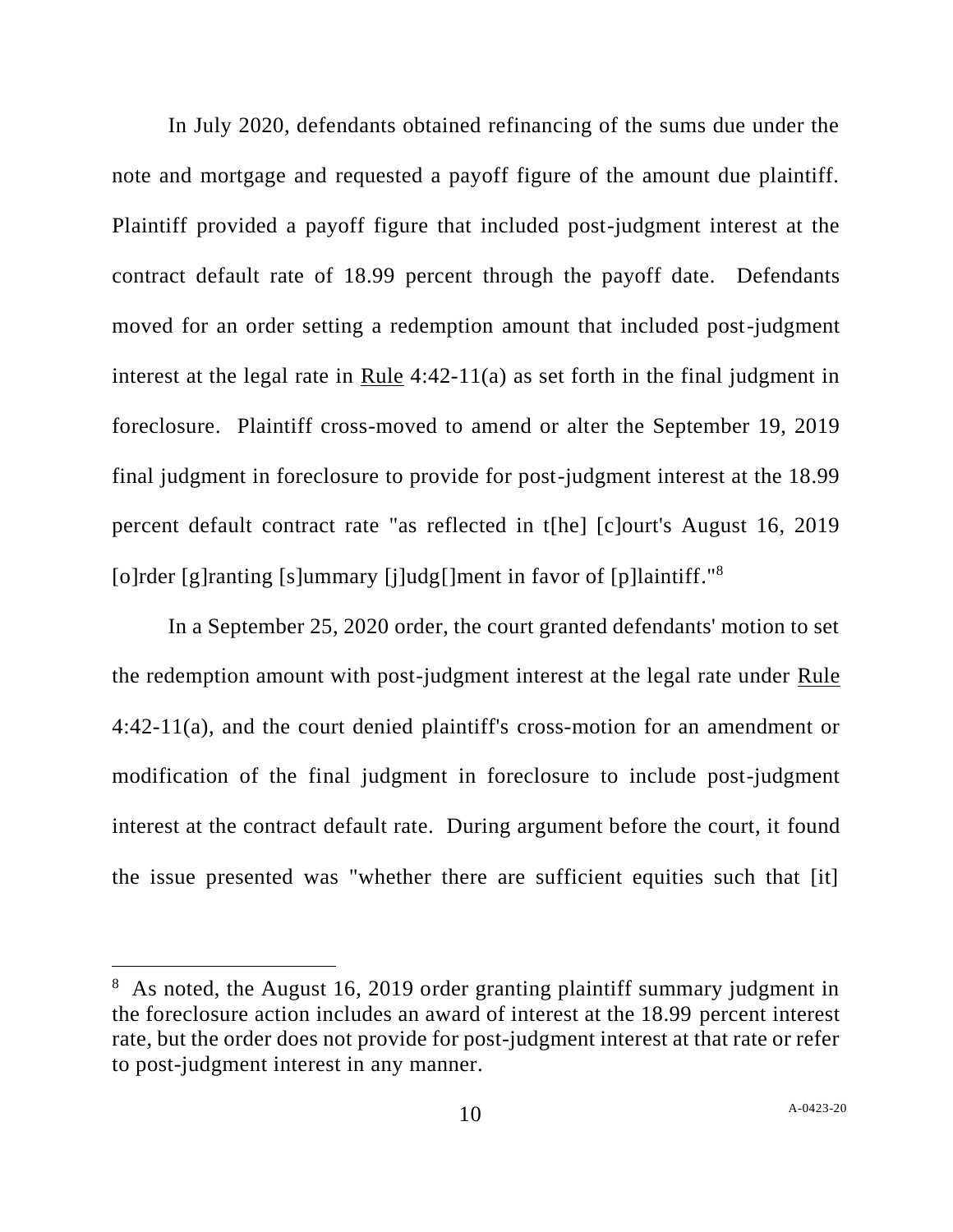should grant" plaintiff's request for a retroactive application of the contract default rate in the determination of the redemption payoff amount. In its decision from the bench, the court found the mortgage agreement merged with the judgment upon its entry and that once a party obtains a judgment it is generally entitled to only post-judgment interest under Rule 4:42-11(a). The court also found plaintiff suffered prejudice by its inability to execute on the judgment but that was due to the delay in the sheriff's sale resulting from the COVID-19 pandemic. The court further found there was no evidence defendants unfairly profited from whatever delay there was in the repayment of the amount due. The court concluded the equities therefore weighed in favor of denying plaintiff's cross-motion for a modification or amendment of the final judgment in foreclosure to provide for post-judgment interest at the 18.99 percent contract default rate.

Four days later, on September 29, 2020, the court sua sponte issued an order vacating the September 25, 2020 order, granting plaintiff's cross-motion, and amending the final judgment in foreclosure with post-judgment interest at the 18.99 percent contract default rate. In a written statement of reasons, the court found our decision Interchange State Bank v. Rinaldi, 303 N.J. Super. 239 (App. Div. 1997), established four factors a court must consider in weighing the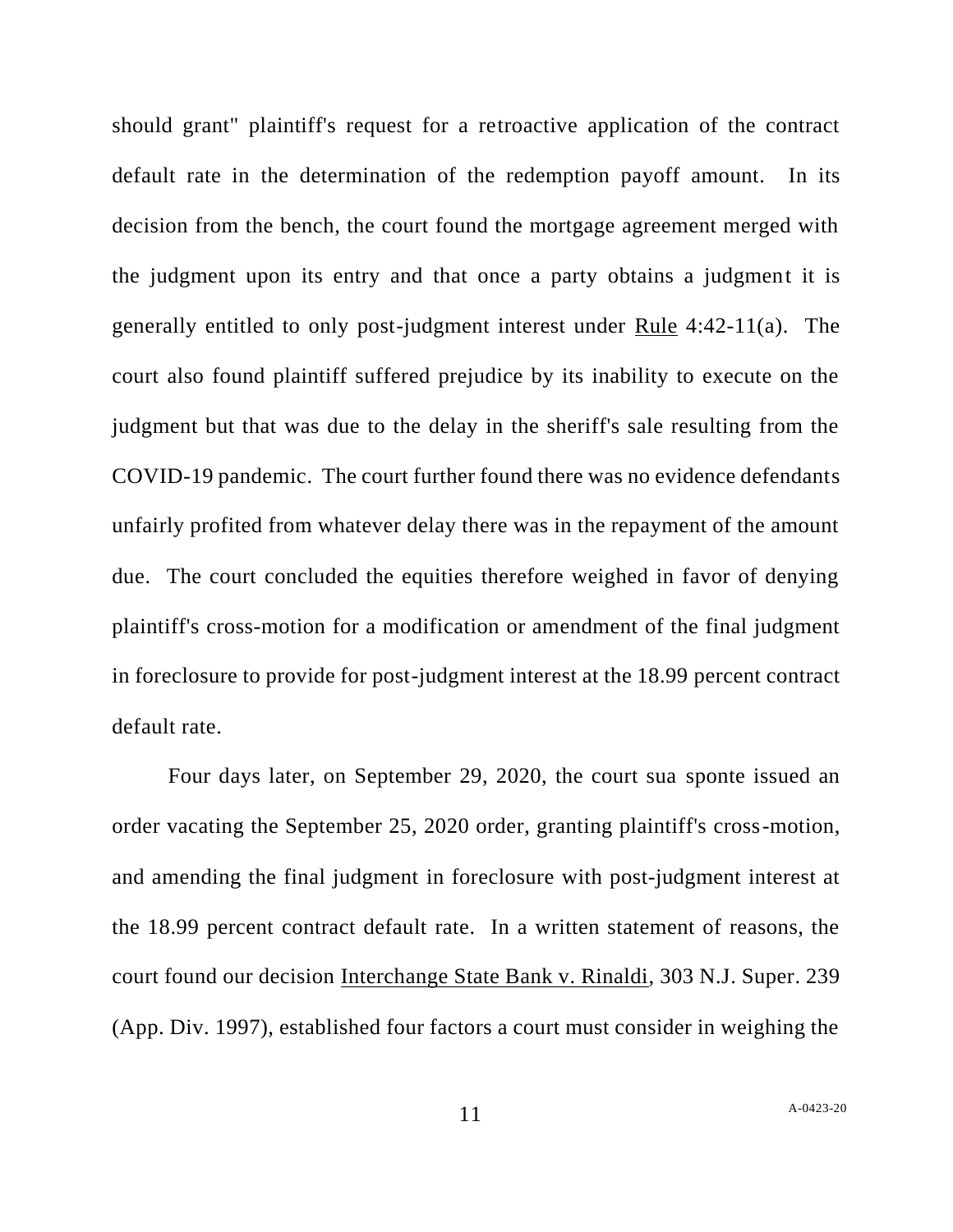equities to determine whether to impose post-judgment interest at a contract rate instead of the legal rate set forth in Rule 4:42-11. The court interpreted the decision to "provide[] four elements for the application of post-judgment contract interest." The court found the elements include: a commercial foreclosure; there is a disparity between the contract and legal interest rates; the creditor has a pre-judgment debt secured by sufficient collateral to pay the entire amount due; and there is some prejudicial delay. The court found each of those elements extant here and determined post-judgment interest should be at the 18.99 percent contract default rate. Defendants appeal from the court's order.

### II.

Rule 4:42-11(a) provides for imposition of post-judgment interest on money judgments in any cause of action. Brown v. Davkee Inc., 324 N.J. Super. 145, 147 (App. Div. 1999). In pertinent part, Rule 4:42-11(a) states that "[e]xcept as otherwise ordered by the court or provided by law, judgments, awards, and orders for the payment of money . . . shall bear simple interest" at the rates specified in subsection  $(a)(i)$  to  $(iii)$  of the Rule.

Rule 4:42-11(a) vests a court with discretion to impose post-judgment interest at rates different than those otherwise specified in the Rule, where it "would be 'fair and equitable'" to do so. Interchange State Bank, 303 N.J. Super.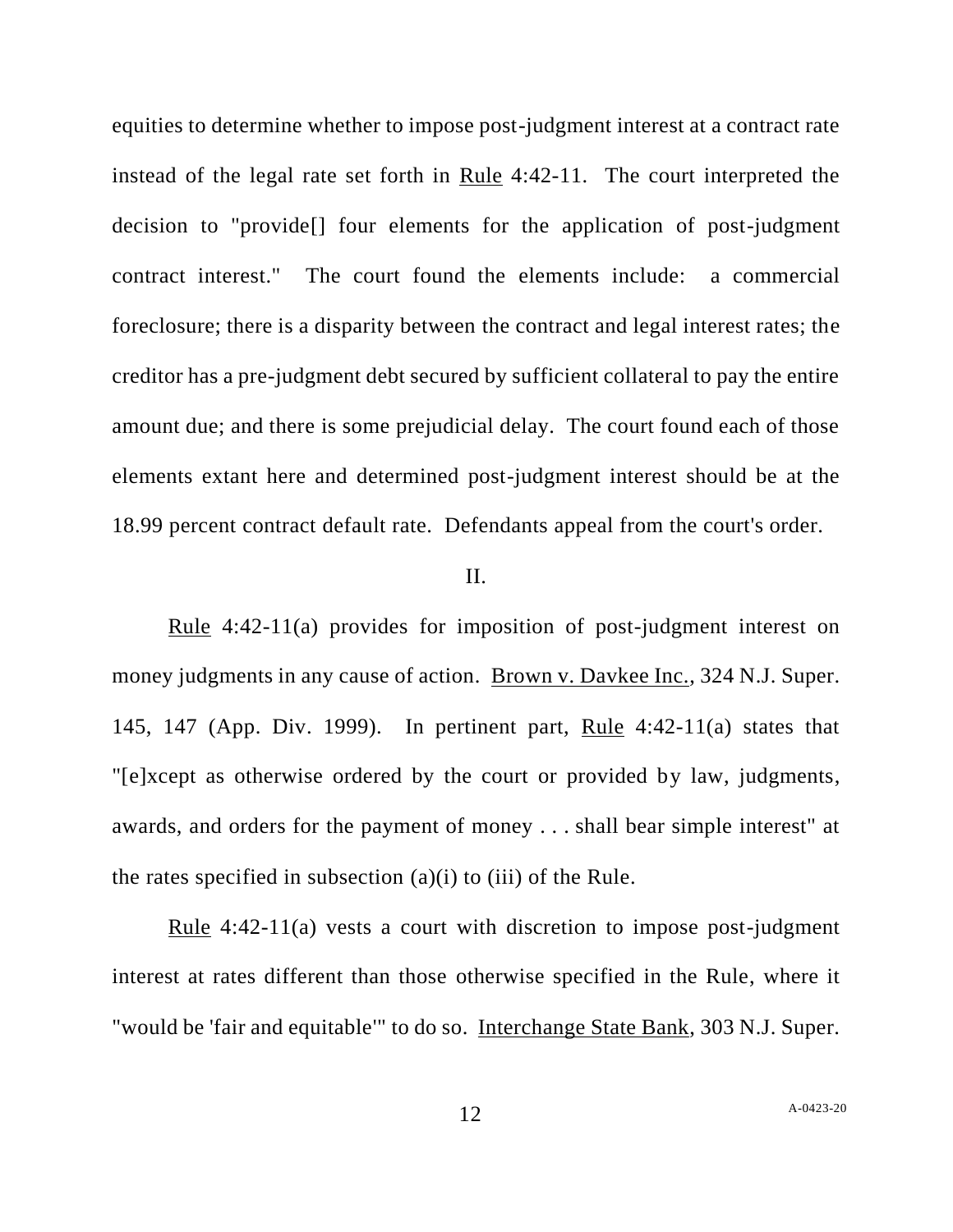at 261. A court abuses its discretion when its "decision is 'made without a rational explanation, inexplicably departed from established policies or rested on an impermissible basis.'" Flagg v. Essex Cnty. Prosecutor, 171 N.J. 561, 571 (2002) (quoting Achacoso-Sanchez v. INS, 779 F.2d 1260, 1265 (7th Cir. 1985)).

Defendants argue the court abused its discretion by erring as a matter of law in granting plaintiff's motion to correct or modify the final judgment to include post-judgment interest at the contract default rate. Defendants contend the court's application of the contract default rate violates the well-settled principle that a mortgage merges into the final judgment of foreclosure and, as a result, the mortgage terms—including the agreed upon contract default interest rate—are extinguished upon entry of the final judgment. See Realty Asset Props., Ltd. v. Oldham, 356 N.J. Super. 16, 21 (App. Div. 2002) ("Under the doctrine of merger, the mortgage contract is merged into the final judgment of foreclosure and the mortgage contract is extinguished."); see also Virginia Beach Fed. v. Bank of New York/Nat'l Cmty. Div., 299 N.J. Super. 181, 188 (App. Div. 1997) (rejecting a mortgagee's claim for expenses incurred following entry of a final judgment of foreclosure "[i]n light of the well-settled principle that a mortgage merges into the judgment of foreclosure").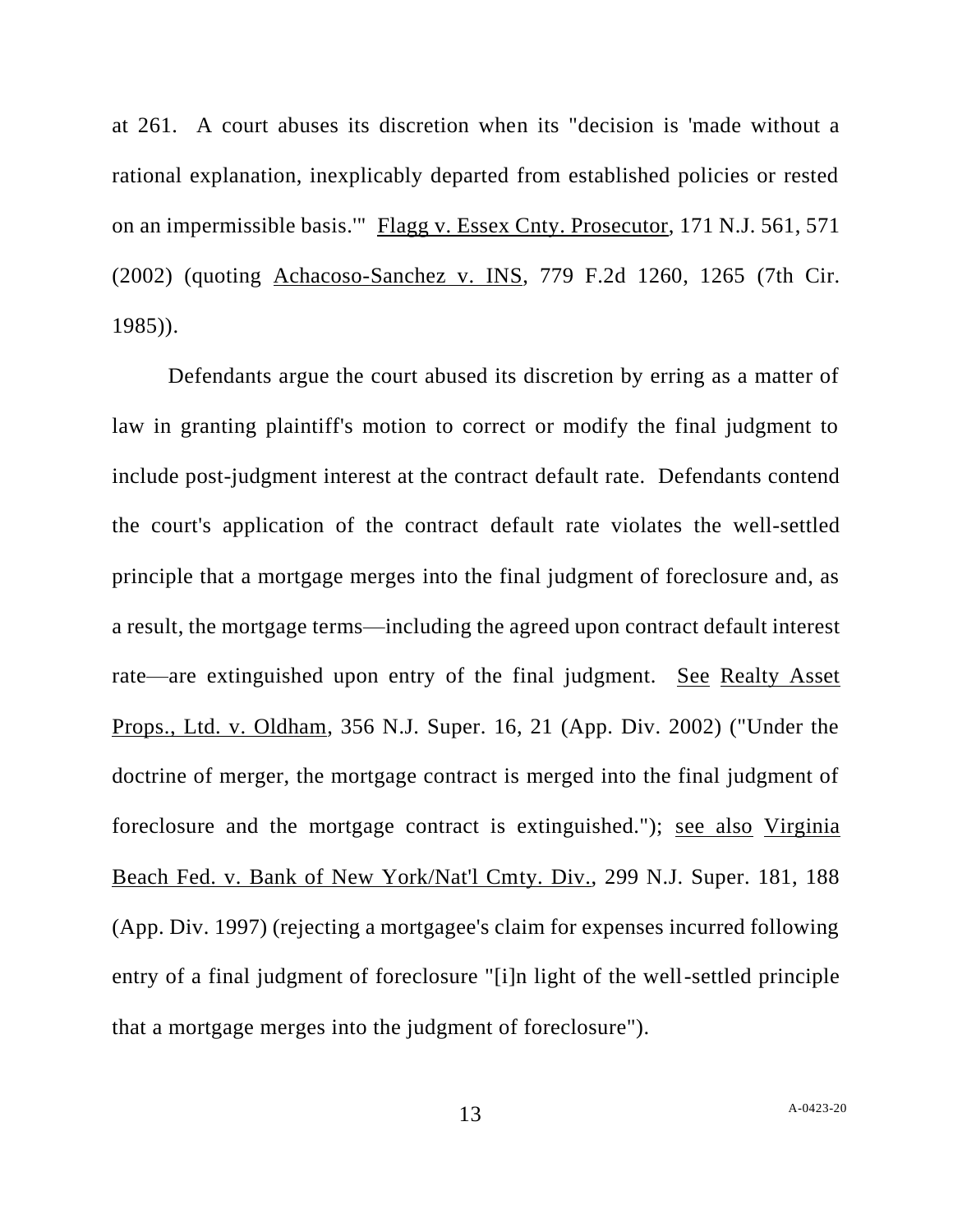We agree that under the merger doctrine, the terms of the mortgage were extinguished upon entry of the final judgment in foreclosure. Oldham, 356 N.J. Super. at 21. Following entry of the final judgment, plaintiff no longer had an enforceable contractual right to the default rate of interest. Instead, following entry of the judgment, "the mortgage contract interest rate [was] replaced by the post-judgment rate permitted under the rules of court" for a judgment creditor. Ibid. Plaintiff's entitlement to post-judgment interest was not, and is not, governed by the terms of the mortgage. Plaintiff is entitled to post-judgment interest on the final judgment but only to the extent permitted under the applicable rules. Ibid. As we explained in Shadow Lawn Savings & Loan Ass'n v. Palmarozza, a mortgagee is entitled to the contract rate of interest prior to entry of final judgment, and "[a]fter entry of judgment interest will run at the legal rate 'except as otherwise ordered by the court and except as may be otherwise provided by law,'" as permitted in accordance with Rule 4:42-11(a). 190 N.J. Super. 314, 318 (App. Div. 1983) (quoting R. 4:42-11(a)).

Plaintiff argues it is entitled to post judgment interest at the contract default rate because that is the rate defendants agreed to pay in the event of a default, and defendants' default was not cured until their post-judgment payment of the agreed upon principal and interest due under the mortgage. We rejected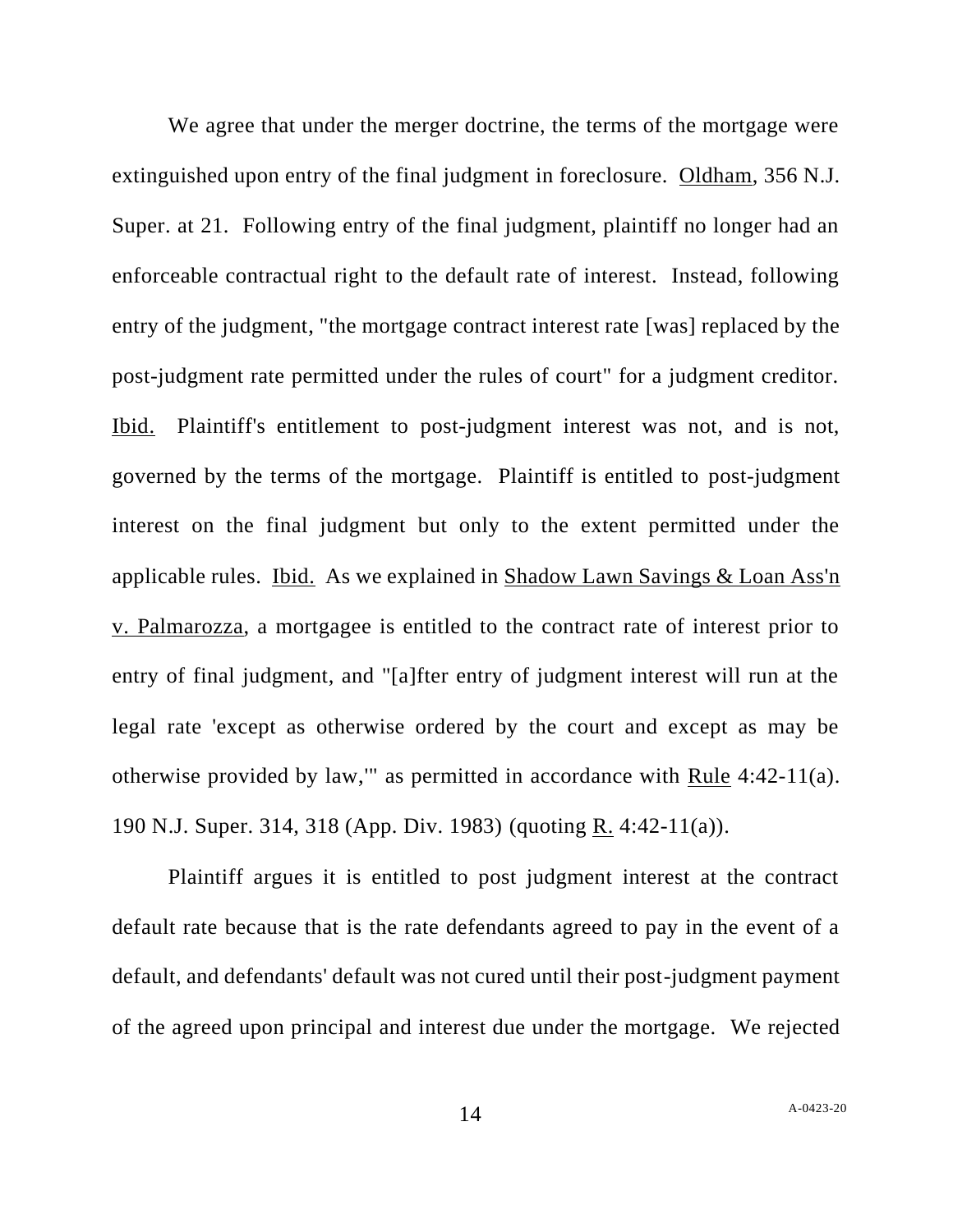the same argument in R. Jennings Manufacturing Co., Inc. v. Northern Electric Supply Co., Inc., noting it ignores the distinction "between a contract creditor with a judgment and one without a judgment." 286 N.J. Super. 413, 417 (App. Div. 1995). We explained "[t]he former," like plaintiff here, "is not a contract creditor at all but a judgment creditor subject to" Rule 4:42-11(a). Ibid. We further noted a post-judgment mortgagee is not a contract creditor because the "judgment extinguishes the original cause of action and makes available a new cause of action on the judgment, which constitutes a higher form of security," and we explained that "is the basis for the disparate interest rates applied by the cases to contract claims prior to, and after, judgment." Ibid.

Nonetheless, we recognized Rule 4:42-11(a) granted a trial court "the right . . . to set a post-judgment interest figure at a different rate than that provided in the rule if [the court] finds particular equitable reasons for doing so." Id. at 418. We further instructed that, in making the post-judgment interest decision, the court "should determine whether it would be equitable to allow interest to run on the judgment at the contract rate to avoid prejudice to the judgment creditor caused by delays in satisfying the judgment." Ibid. Relevant to the inquiry, a court must "scrutiniz[e] the conduct of both parties subsequent to the initial entry of judgment," including "what actions [the judgment creditor]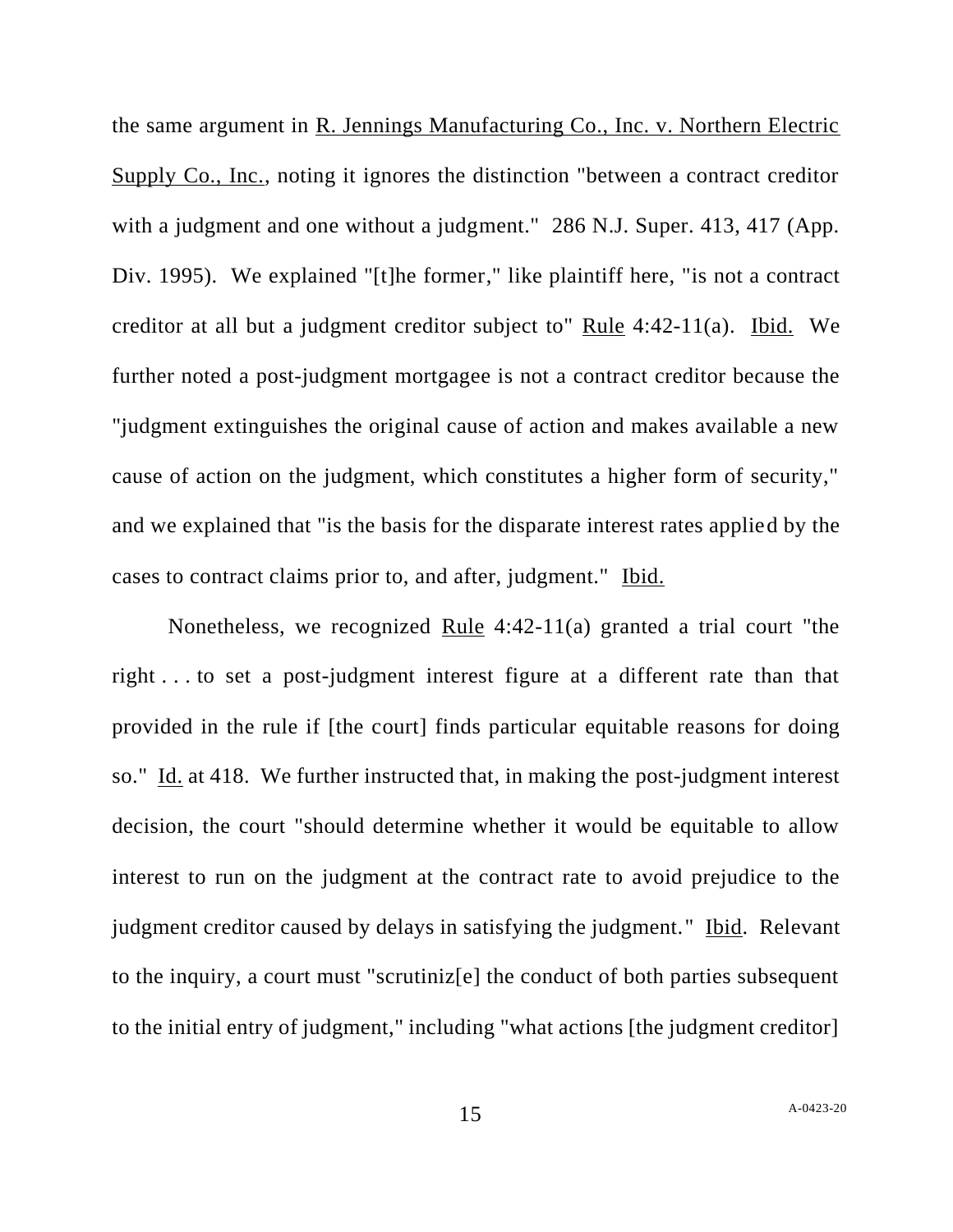took or could have taken to obtain satisfaction of the judgment sooner and what, if anything, [the judgment debtor] did to forestall such satisfaction." Ibid.

In Interchange State Bank, we rejected a trial court determination that a post-judgment interest award is limited to the legal rate set forth in Rule 4:42- 11(a). 303 N.J. Super. at 260-61. We noted that "[w]hen the legal rate is less than the contract rate it may be equitable to allow interest to run on the judgment at the contract rate to avoid prejudice to a mortgagee caused by delays in satisfying the judgment." Id. at 261 (quoting Shadow Lawn Sav. & Loan Ass'n, 190 N.J. Super. at 318). We found that "while case law suggests . . . fixing postjudgment interest at the legal rate is the standard," whether the post-judgment interest should be awarded at the contract rate or legal rate "incorporates an equitable component" that must be considered and determined by the court under Rule 4:42-11(a). Id. at 264.

Based on the circumstances in Interchange State Bank, we explained "the mere fact [a mortgagee] has succeeded and been awarded judgment should not necessarily confer a benefit on defendants by reducing their interest rate, especially where defendants expressly stated in the trial court that they intended to . . . appeal and seek a stay of enforcement of the judgment by reason thereof." Ibid. We also noted that a factor that favored application of the legal rate in R.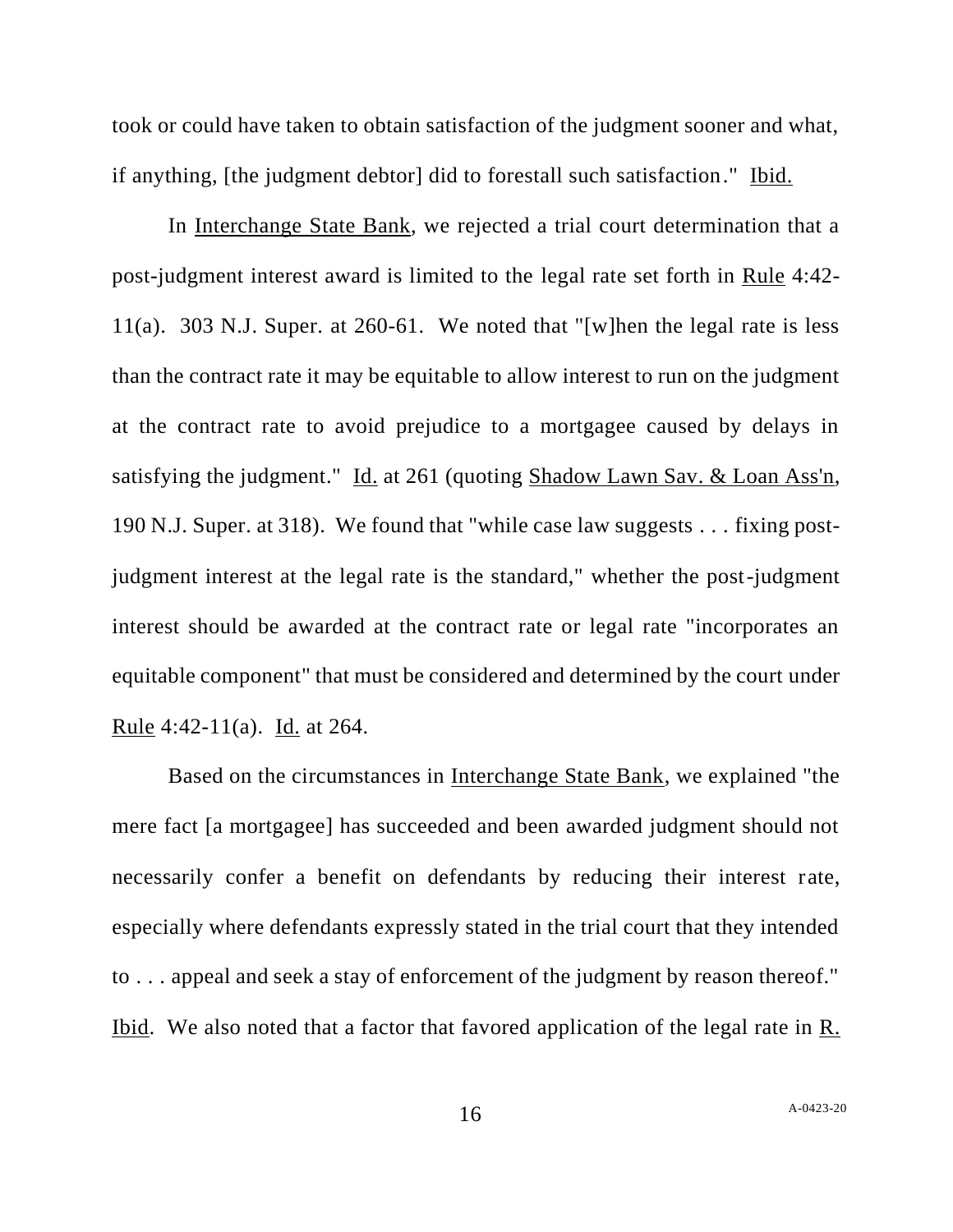Jennings Manufacturing Co.—the judgment afforded the plaintiff "a higher form of security" than the unsecured book account upon which the plaintiff sued—is not extant where a mortgagee obtains a judgment that is secured by collateral in which the mortgagor has equity in excess of the judgment amount. Id. at 265 (quoting R. Jennings Manufacturing, Co., 286 N.J. Super. at 417.)

We further stated that "[a]ny over[-]secured judgment creditor . . . should, generally, be awarded post-judgment interest at the contract rate," but we did not reverse the court's award of the legal rate of post-judgment interest even though there was no dispute the plaintiff was over-secured, and by a substantial amount. Ibid. Thus, we did not hold that a mortgagee is always entitled under Rule 4:42-11(a) to post-judgment interest at the contract rate against a foreclosed commercial mortgagor simply because the mortgagor has equity in the foreclosed property that exceeds the total of the judgment amount and accrued interest at the contract rate.

Instead, we remanded to the trial court with the instruction, gleaned from our decision in R. Jennings Manufacturing, Co., that the court must "determine whether it would be equitable to allow interest to run on the judgment at the contract rate to avoid prejudice to the judgment creditor caused by delays in satisfying the judgment." Id. at 266 (quoting R. Jennings Manufacturing, Co.,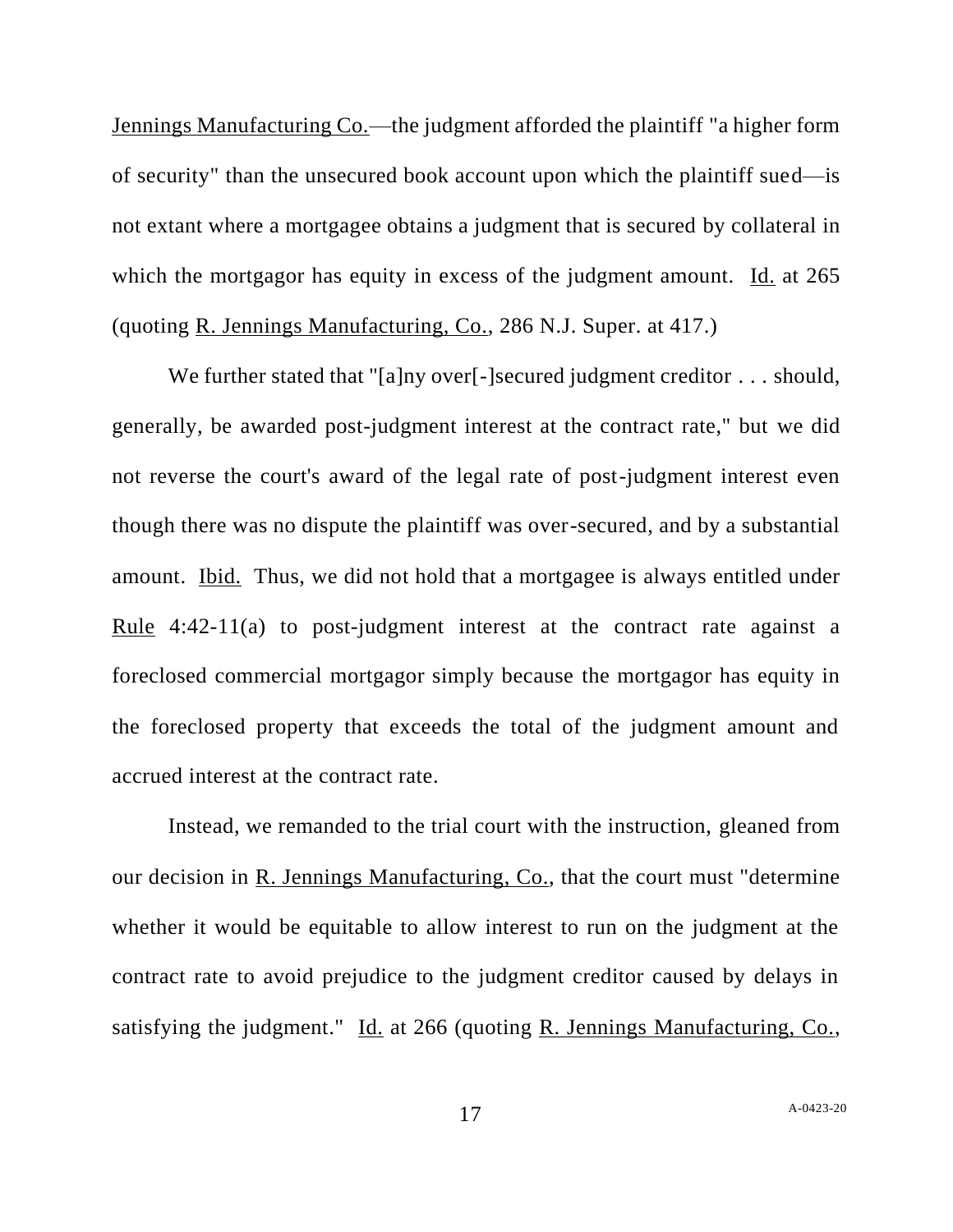286 N.J. Super. at 418). We also directed that in its assessment of the equities, the trial court must "review the actions taken by each party in their respective attempts to obtain a timely satisfaction of the judgment or, if applicable, forestall such satisfaction." Ibid.

Here, the trial court interpreted our decision in Interchange State Bank to require consideration of four elements in determining whether to impose postjudgment interest in a foreclosure matter at the contract rate instead of the legal rate set forth in Rule 4:42-11(a). More particularly, and as noted, the trial court found Interchange State Bank "provides four elements for the application of post-judgment contract interest," including whether there was a commercial foreclosure, the contract rate is higher than the legal rate, the mortgagee is oversecured because the mortgagor has sufficient equity in the secured property to pay the principal due and contract rate, and there is some prejudicial delay. In addition to its distillation of what it characterized as those four elements permitting imposition of the contract rate, the motion court also recognized that our remand order in Interchange State Bank required consideration of whether it would be equitable to impose post-judgment interest at the contract rate interest and a review the parties' efforts to obtain a timely satisfaction of the judgment or forestall satisfaction of the judgment.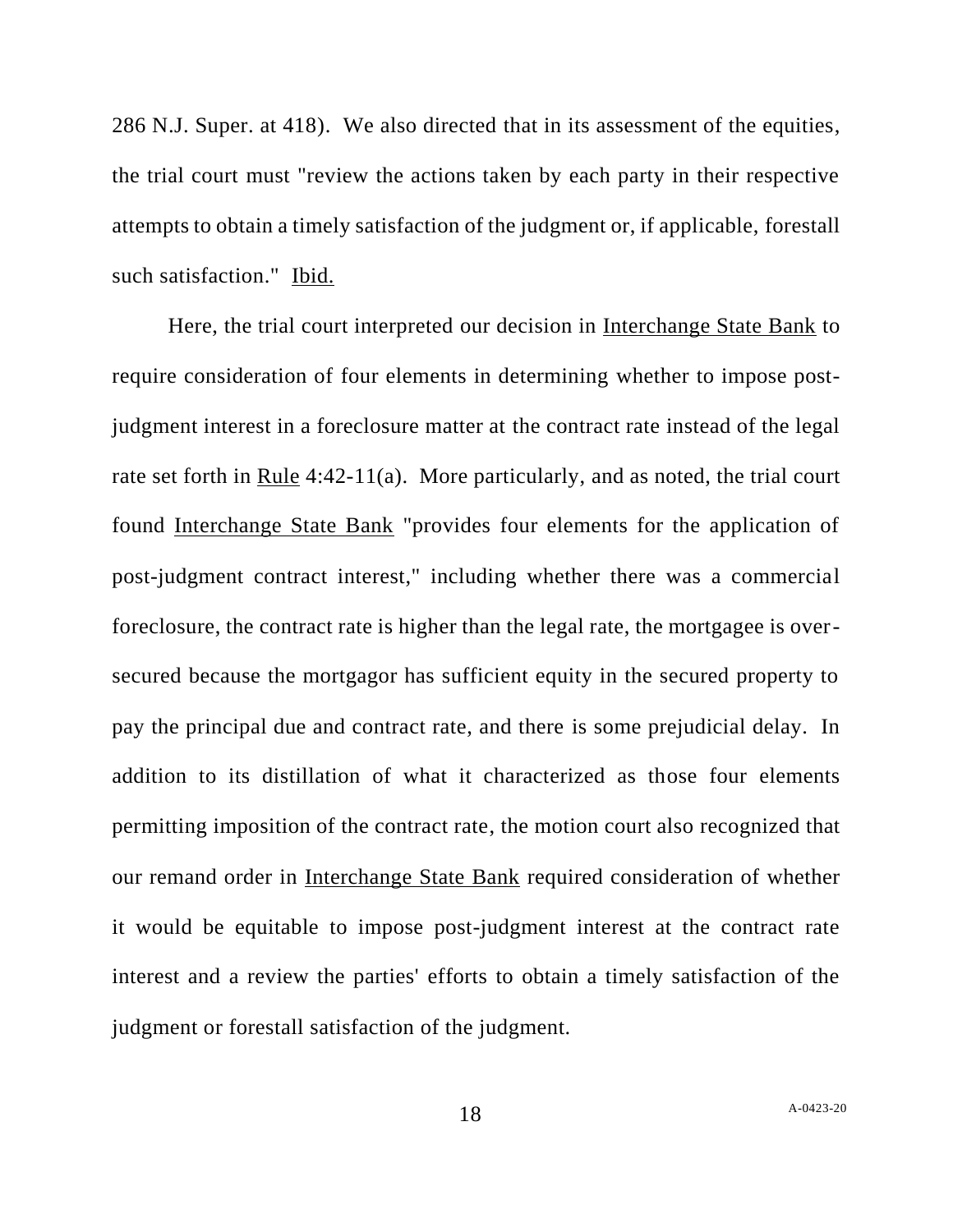In its analysis, however, the motion court limited its consideration of the equities to the four factors it gleaned from our decision in Interchange State Bank. It did not consider all the pertinent equities, including those we directed the trial court consider on remand in Interchange State Bank. By doing so, the court constructed a paradigm that is not supported by our decision in Interchange State Bank, and which would require imposition of the contract rate in every commercial foreclosure case in which the contract interest rate is higher than the legal rate, the mortgage is over-secured, and there was some post-judgment delay in the payment of the judgment.

Our holding in Interchange State Bank does not support such a result. If it did, we would not have remanded to the trial court in that case to consider under Rule 4:42-11(a) whether it is equitable to impose the contract rate based on all the extant circumstances and to consider the efforts, if any, of the parties to obtain, or avoid, satisfaction of the judgment. Interchange State Bank, 303 N.J. Super. at 266; see also R. Jennings Manufacturing, Co., 286 N.J. Super. at 418. We therefore reject the court's conclusion the four factors it gleaned from Interchange State Bank are dispositive of whether a contract rate shall be imposed instead of the legal rate, and we reaffirm that a court must weigh the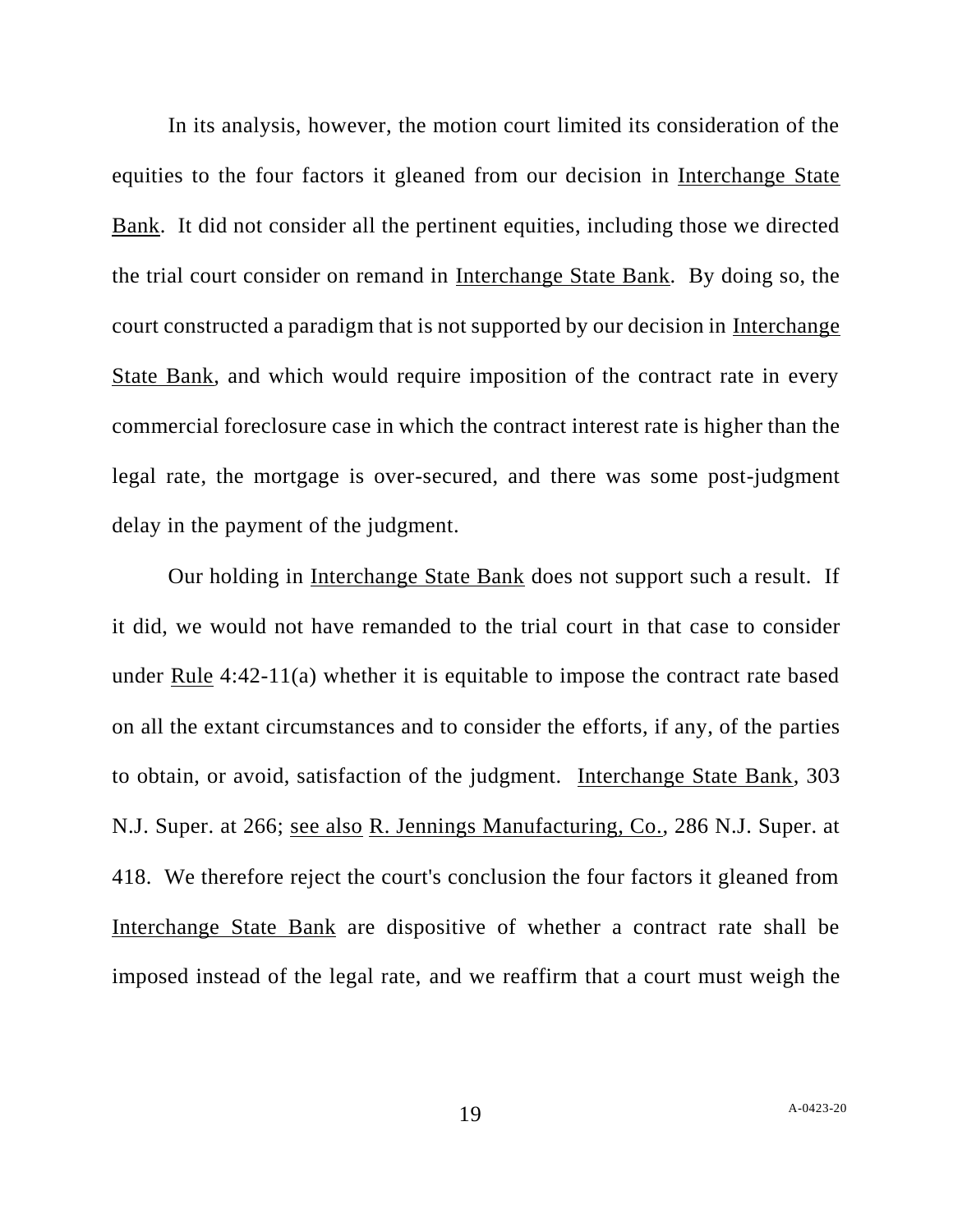equities and engage in the analysis we required of the remand court in Interchange State Bank in the exercise of its discretion under Rule 4:42-11(a).

To be sure, the four factors the trial court gleaned from Interchange State Bank are pertinent to the analysis of the equities. But the court's myopic focus on those factors caused it to ignore possible equities that arguably favor imposition of the legal rate. For example, the court did not consider that plaintiff submitted the final judgment of foreclosure that expressly provided for the contract default rate only until entry of judgment, and for post-judgment interest at the legal rate. Nor did the court consider that, as the record suggests, plaintiff submitted the final judgment without post-judgment interest at the contract rate for the purpose of obtaining court approval of the judgment following the Office of Foreclosure's rejection of the prior proposed judgment plaintiff had submitted that included post-judgment interest at the contract rate.

Additionally, plaintiff did not challenge the judgment and did not move for its modification or correction under either Rule 1:13-1 or Rule 4:50-1 immediately following its entry. It was not until July 2020, ten months after entry of the September 19, 2019 final judgment, when defendants sought a payoff figure, that plaintiff unilaterally, and in a manner contrary to the express terms of the final judgment it had submitted to the court and the court entered,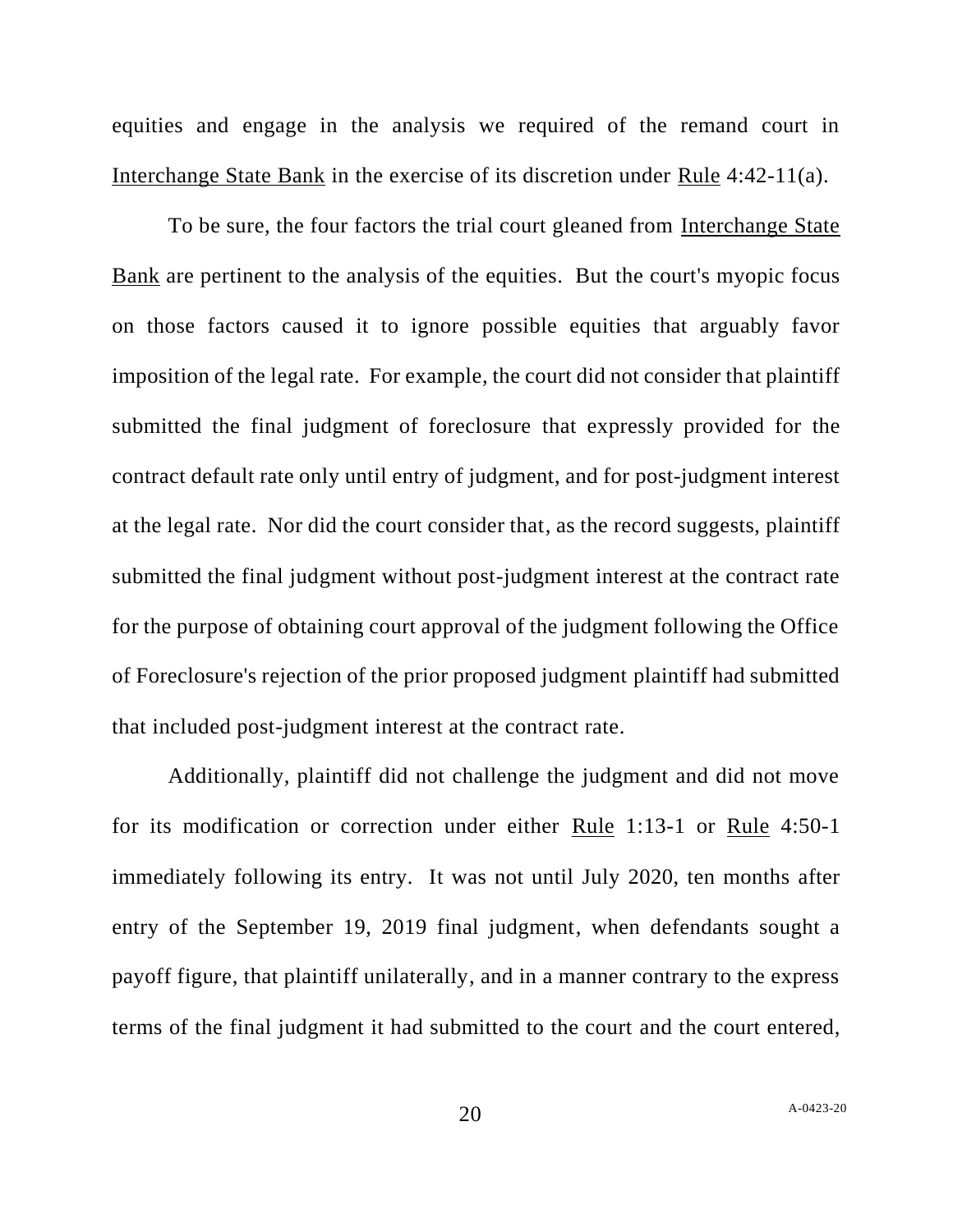insisted on payment of post-judgment interest at the contract rate. The record does not disclose the reason for defendants' delay in seeking a modification or amendment of the final judgment, and perhaps defendants would have moved more quickly to obtain the financing necessary to satisfy the judgment amount if they had known they could not rely on the final judgment plaintiff submitted to the court and the court entered. Indeed, in its resolution of its claims against defendants in the Law Division suit on the amounts due under the note, plaintiff agreed to post-judgment interest under the legal rate in Rule 4:42-11(a).

Similarly, although the court found the delays caused by the COVID-19 pandemic constituted an equity supporting post-judgment interest at the legal rate when it entered its initial September 25, 2020 order denying plaintiff's request for post-judgment interest at the contract default rate, in its sua sponte decision reversing its order, the court did not consider that equity at all. Nor did the court explain how that equity, which it found to exist four days earlier, was no longer extant. As noted, the court instead focused solely on what it erroneously discerned is a singular four-factor dispositive standard under Interchange State Bank. As we have explained, however, where a court determines to award post-judgment interest under Rule 4:42-11(a) at a rate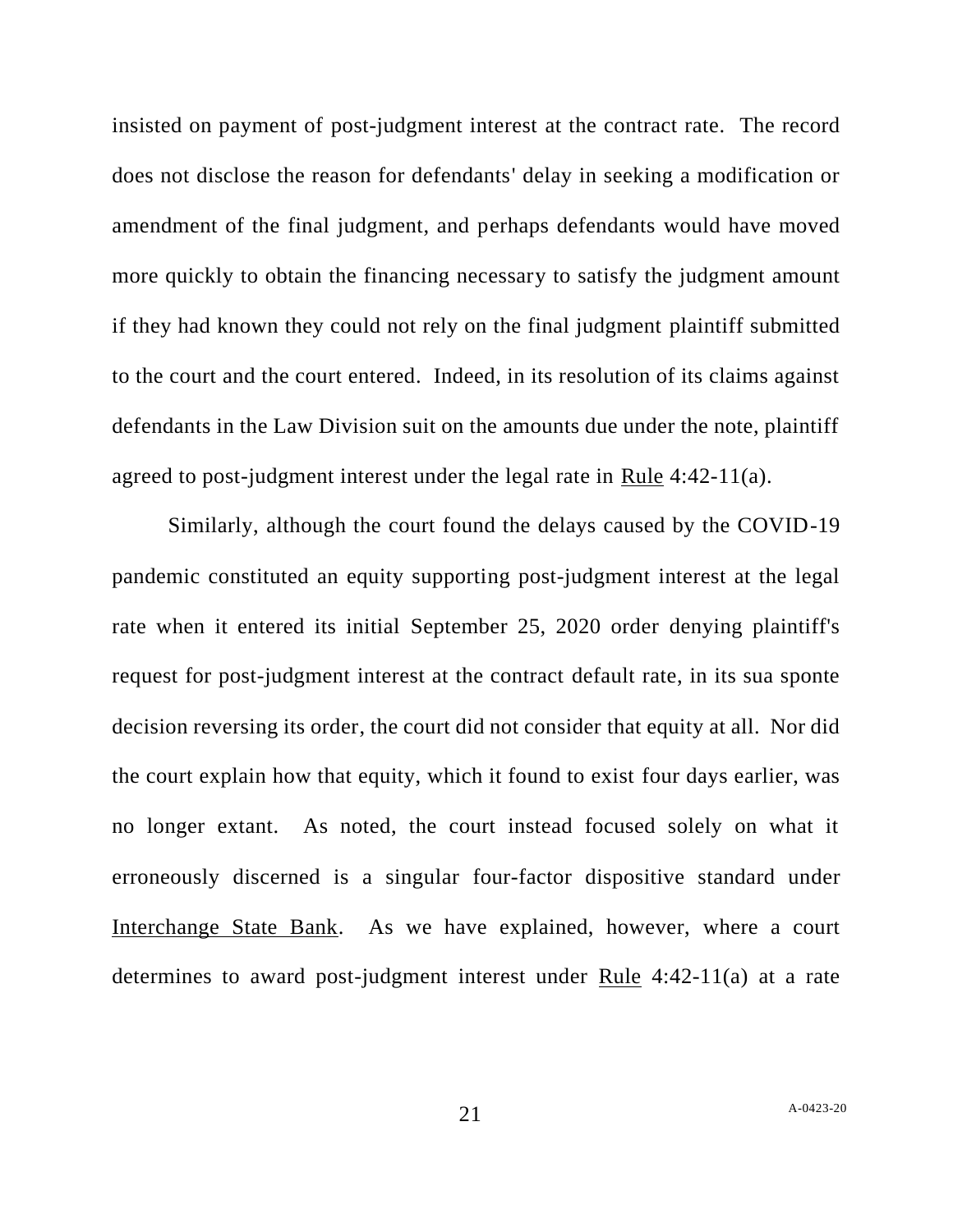different than the legal rate, the court must consider and weigh the equities. The court abused its discretion by not fully doing so here.

We do not refer to those possible equities as findings of fact or conclusions of law, to suggest a particular result on remand, or to limit in any manner the remand court's consideration of any equities supported by the evidence that the parties may argue support their respective positions concerning the appropriate post-judgment rate of interest. We recognize plaintiff may dispute the evidence or facts, or argue based on other evidence, facts, and circumstances that the equities do not favor imposition of the legal rate. We refer to the evidence merely to illustrate that the court must consider all the equities, and not just the four referenced in Interchange State Bank, in exercising its discretion to award post-judgment interest at the contract rate instead of the legal rate otherwise required under Rule 4:42-11(a).

We therefore vacate the September 29, 2020 order and remand for the court to consider all the equities pertinent to a determination of the postjudgment interest rate under Rule 4:42-11(a). This opinion should not be interpreted as an expression of an opinion on the merits, which the remand court must determine based on the record presented, any supplement to the record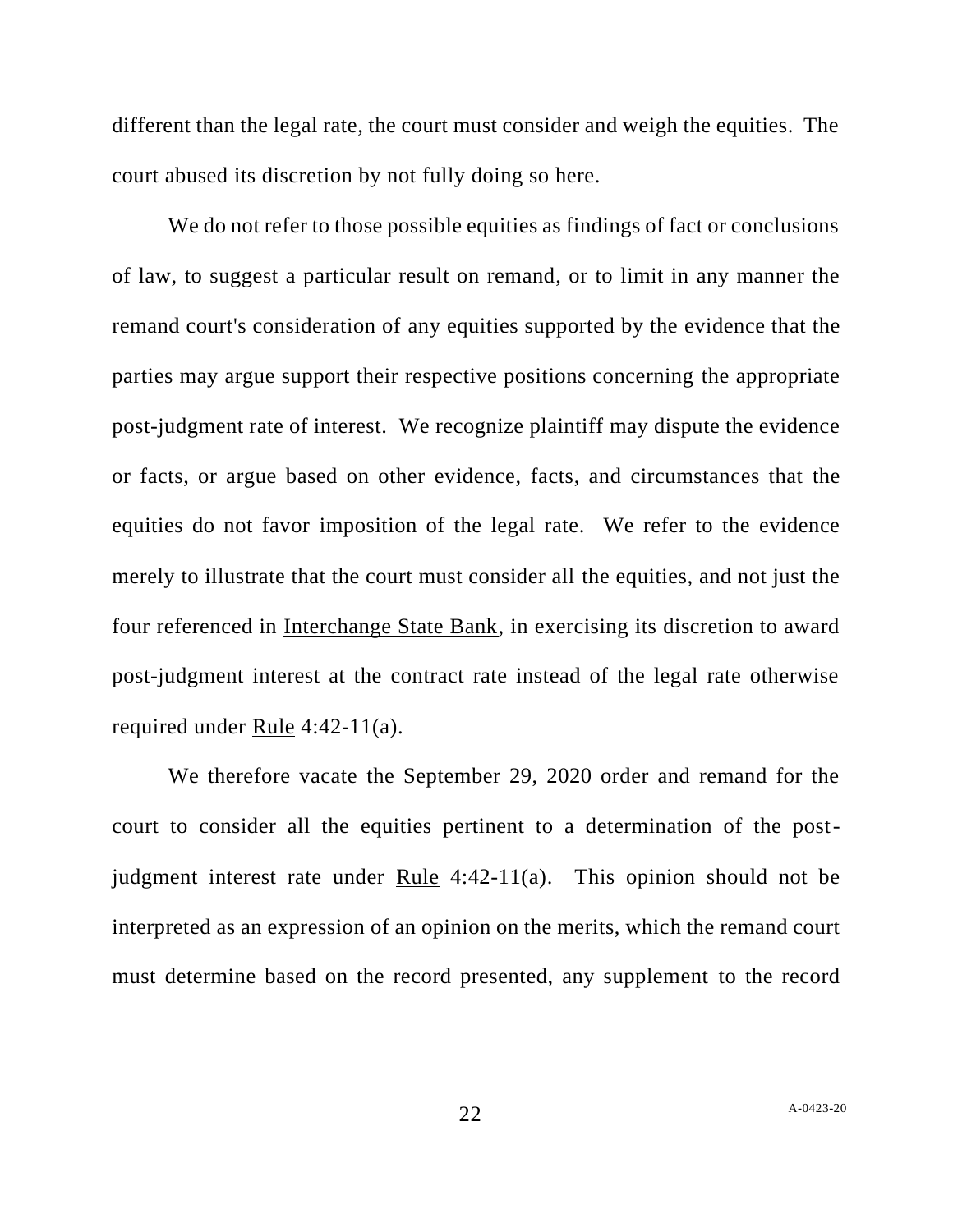allowed by the court in its discretion, and any additional arguments presented by the parties.

On remand, the court shall also address, consider, and make findings of fact and conclusions of law on defendants' argument plaintiff is judicially estopped from obtaining the amendment or modification of the final judgment to allow for post-judgment interest at the contract rate. The motion court did not address the argument in either its September 25, 2020 bench opinion and order or in its September 29, 2020 written statement of reasons and order. We need not address the issue in the first instance, see Est. of Doerfler v. Fed. Ins. Co., 454 N.J. Super. 298, 301-02 (App. Div. 2018) (explaining, in the summary judgment context, our de novo standard of review of an issue does not relieve the trial court of deciding the issue or permit or require that we address the issue "tabula rasa"), and remand for the court to consider and decide that issue as well.

We also observe plaintiff's cross-motion to amend or modify the final judgment was made pursuant to Rule 1:13-1 and Rule 4:50-1, but the court made no findings of fact or conclusions of law, see Rule 1:7-4, supporting its decision under either of those Rules. On remand, the court shall consider and address the applicable standards under those Rules and make the necessary findings and